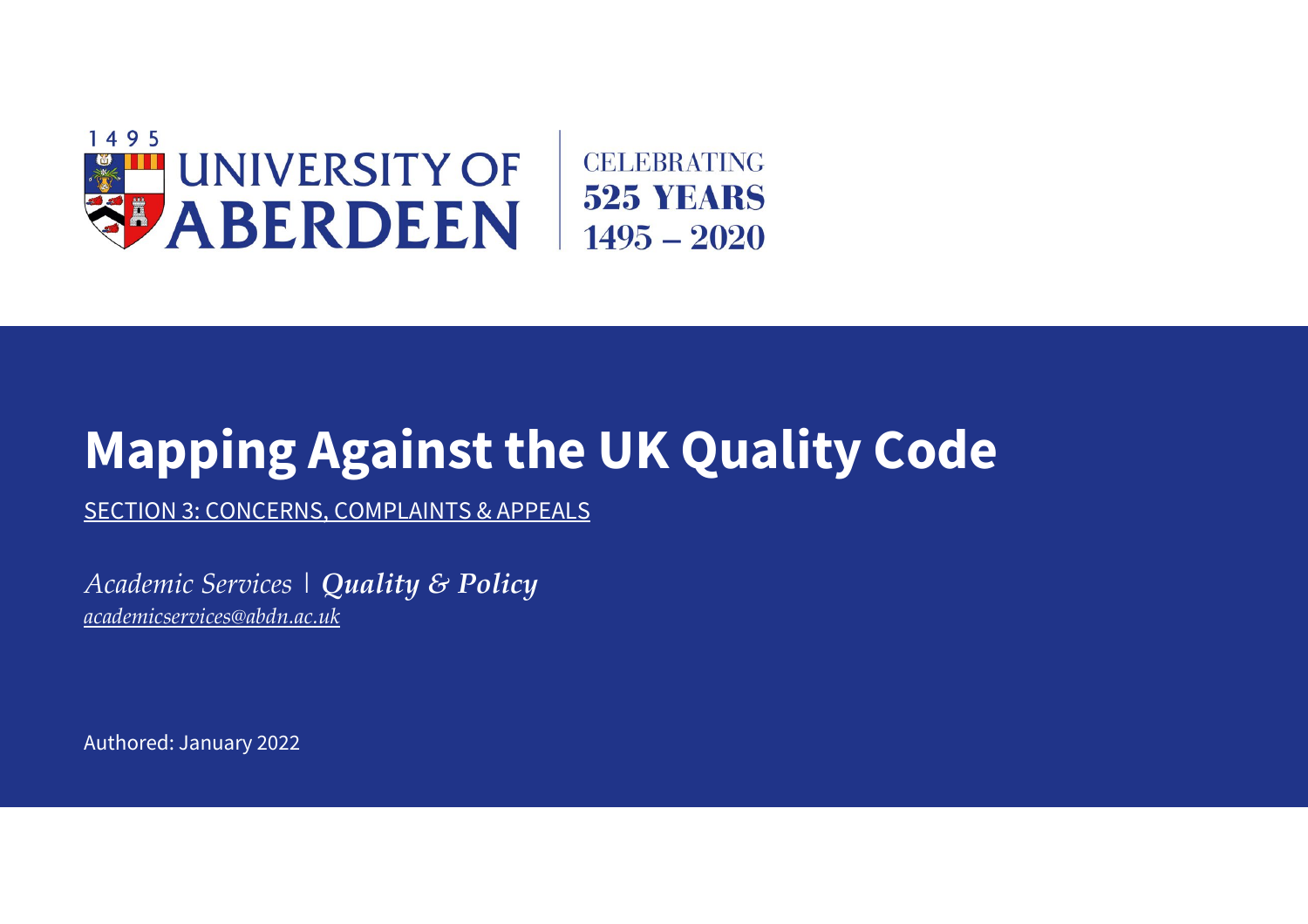## **SECTION 3: CONCERNS, COMPLAINTS & APPEALS**

### INTRODUCTION

The Quality Code is split into 12 themes, available online on the QAA website at [https://www.qaa.ac.uk/quality-code.](https://www.qaa.ac.uk/quality-code) As part of this, *Concerns, Complaints & Appeals* are integral to the improvement and feedback mechanisms for any higher education institution. The Code describes this section as follows:

*This Theme gives guidance on concerns, complaints and appeals and how the ability of, and processes for, someone to raise their dissatisfaction promotes equality of opportunity and the rights of all students to benefit from a high-quality academic experience, and to access the support they need to succeed. Providers are encouraged to consider concerns, complaints and appeals as an open opportunity to address and enhance their provision, learning opportunities, public information and management of the information held within their institution.* 

*Concerns, Complaints & Appeals* ensures that there are robust processes in place to support those who may feel that the University could improve in specific areas, or that the University has not dealt with an issue appropriately. These mechanisms are central to the betterment and maintenance of high standards in both our academic and wider University environments. Where concerns, complaints and appeals are received, the University works quickly and effectively to ensure that these are dealt with appropriately.

In defining key terms that will be used frequently in this section, the Quality Code notes the following:

**Concern:** Where a student makes comment (in conversation, writing or via social media) on the provision of learning opportunities made available, or for any service that the provider may offer. When raised by a student this is often the starting point for what may become a complaint if left unaddressed.

**Complaint:** A specific query about an aspect of experience of the provider. This guidance focuses on complaints about the quality of a student's learning opportunities, although the principles can be applied to almost all complaints.

**Appeal:** A request for a review of a decision of an academic body around a mark, outcome or decision. Students may appeal an outcome on the basis of evidence or procedure, but not on the basis of disagreement with academic judgement.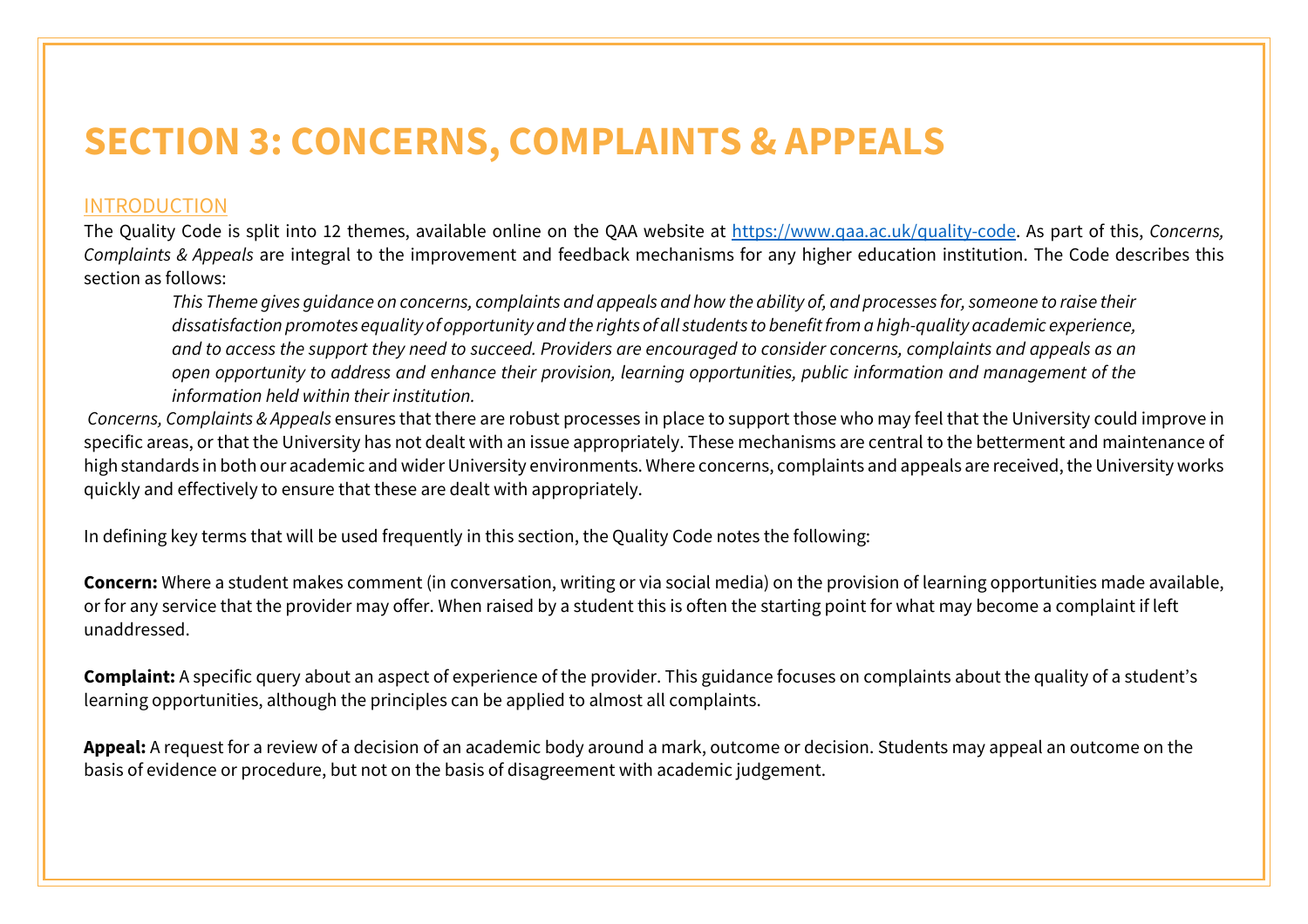### SECTION 3: CONCERNS, COMPLAINTS & APPEALS

The Quality Code has three different sections: the expectations for standards; the expectations for quality; and the guiding principles. The relevant expectations for standards and quality are detailed below. The guiding principles are mapped to the University's own policies, procedures and quality mechanisms. There are two separate sections for the University's practices. These provide details on: what the University does and has in place to support that expectation/principle; and the supporting documentation, which includes reference to relevant policy, procedure, website or other documents.

#### **EXPECTATIONS FOR QUALITY & CORE/COMMON PRACTICES**

Courses are well-designed, provide a high-quality academic experience for all students and enable a student's achievement to be reliably assessed. From admission through to completion, all students are provided with the support that they need to succeed in and benefit from Higher Education. The provider has fair and transparent procedures for handling complaints and appeals which are accessible to all students. The provider reviews its core practices for quality regularly and uses the outcomes to drive improvement and enhancement.

| <b>QUALITY CODE PRINCIPLES</b> |                                                                                                                                                                                                                                                                                      | UNIVERSITY PRACTICES                                                                                                                                                                                                                                                                                                                                                                                                                                                                                                                                                                                                            | <b>SUPPORTING DOCUMENTATION</b>                                                                   |
|--------------------------------|--------------------------------------------------------------------------------------------------------------------------------------------------------------------------------------------------------------------------------------------------------------------------------------|---------------------------------------------------------------------------------------------------------------------------------------------------------------------------------------------------------------------------------------------------------------------------------------------------------------------------------------------------------------------------------------------------------------------------------------------------------------------------------------------------------------------------------------------------------------------------------------------------------------------------------|---------------------------------------------------------------------------------------------------|
|                                |                                                                                                                                                                                                                                                                                      | <b>GUIDING PRINCIPLES</b>                                                                                                                                                                                                                                                                                                                                                                                                                                                                                                                                                                                                       |                                                                                                   |
|                                | 1. Concerns, complaints and<br>appeals are used to improve<br>the student experience.<br>Providers improve the student<br>experience systematically by<br>learning from their processes, and<br>other bodies' decisions and<br>guidance, sharing this learning<br>where appropriate. | Our policies and procedures for appeals and complaints (see supporting<br>documentation) encourage feedback from our student population to<br>ensure a high-quality student and academic experience taking account of<br>both the academic environment and the support services that students<br>may engage with. The feedback provided, by means of appeals and<br>complaints procedures, or through other means, is used to highlight areas<br>of improvement or concern which we can then address, and to ensure<br>high-quality service delivery.<br>The University reports annually on academic appeals and bi-annually on | Policy and Procedure on Student Appeals (Policy)<br><b>Complaints Handling Procedure (Policy)</b> |
|                                |                                                                                                                                                                                                                                                                                      | complaints data. Our data is analysed by School, level and mode of study.<br>The reports are submitted to the Senior Management Team, Quality                                                                                                                                                                                                                                                                                                                                                                                                                                                                                   |                                                                                                   |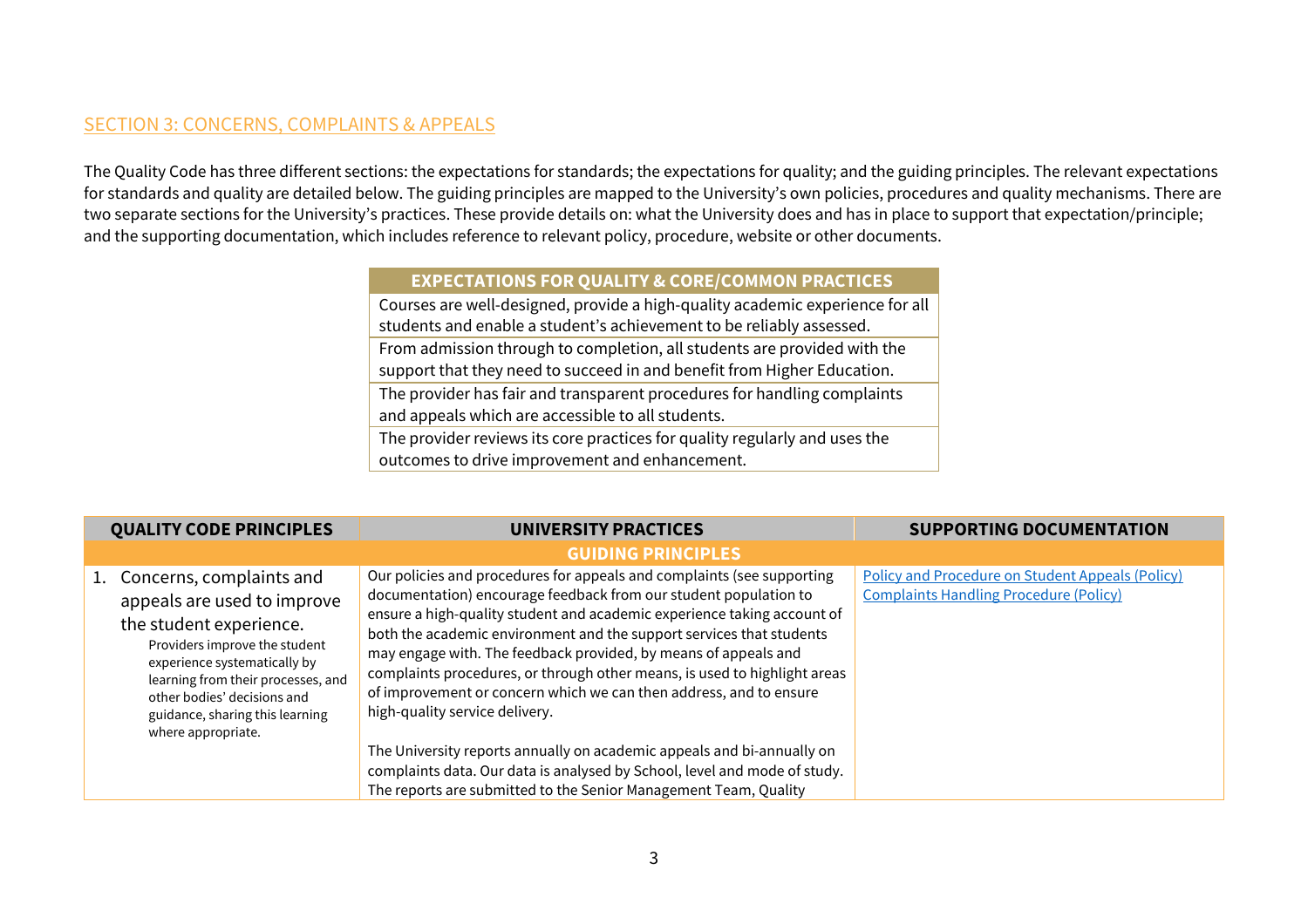|                                                                                                                                                                                                           | Assurance Committee, University Education Committee, Senate and<br>Court for consideration and allow the University to monitor the numbers<br>and nature of the submissions, the actions taken to address any trends<br>that are identified, as well as ensuring oversight of the implementation of<br>policies. As noted, these data are used to identify areas of concern and<br>areas for action which aim to improve the student and academic<br>experience.                                                                                                                                                                                                                                                                                                                                                                                                                                                                                                                                                                                                                              |                                                                                                                                                                                |
|-----------------------------------------------------------------------------------------------------------------------------------------------------------------------------------------------------------|-----------------------------------------------------------------------------------------------------------------------------------------------------------------------------------------------------------------------------------------------------------------------------------------------------------------------------------------------------------------------------------------------------------------------------------------------------------------------------------------------------------------------------------------------------------------------------------------------------------------------------------------------------------------------------------------------------------------------------------------------------------------------------------------------------------------------------------------------------------------------------------------------------------------------------------------------------------------------------------------------------------------------------------------------------------------------------------------------|--------------------------------------------------------------------------------------------------------------------------------------------------------------------------------|
| 2. Concerns, complaints and<br>appeals procedures are<br>accessible and inclusive.<br>Procedures are clear, accessible,<br>inclusive, flexible and reviewed<br>regularly.                                 | The University's Policy and Procedure on Student Appeals, including<br>Frequently Asked Questions (FAQs) and a glossary of terms, are on the<br>University webpages, and are accessible to all (see Supporting<br>Documentation). The Complaints Handling Procedure (CHP) is also<br>available on the web (see Supporting Documentation). The steps laid out<br>in the procedures aim to ensure clarity of understanding for all<br>stakeholders, as well as their consistent application. The policies and<br>procedures are inclusive and allow all students, staff, alumni, prospective<br>students and members of the public to raise concerns where appropriate.<br>Where the policies cannot be accessed on the web by any individual, the<br>University is able to provide hard-copy versions of the documents on<br>request. If required, documentation can be provided in accessible<br>formats.<br>Policy advice can be obtained from our trained case officers in the<br>Academic Services Team to support of the understanding and application<br>of the policies and procedures. | Policy and Procedure on Student Appeals (Policy)<br><b>Frequently Asked Questions, Appeals &amp; Complaints</b><br>(Document)<br><b>Complaints Handling Procedure (Policy)</b> |
| 3. Information is clear and<br>transparent.<br>Providers explain key terms<br>clearly, describe processes and<br>time limits accurately, covering all<br>types of course and partnership<br>arrangements. | The University ensures that information is clear and transparent by<br>providing all relevant information on the web (and through other means<br>as necessary and as described in section 2). In addition to the Policy and<br>Procedures on Student Appeals and the Complaints Handling Procedure,<br>resources include a glossary of terms and the relevant forms required as<br>part of the process. Within the policies and procedures, clear guidance on<br>how to conduct meetings with appellants/complainants at various stages<br>through the process is in place, alongside all other aspects of the required<br>processes.                                                                                                                                                                                                                                                                                                                                                                                                                                                         | <b>Policy and Procedure on Student Appeals (Policy)</b><br><b>Complaints Handling Procedure (Policy)</b><br><b>Appeals and Complaints (Webpage)</b>                            |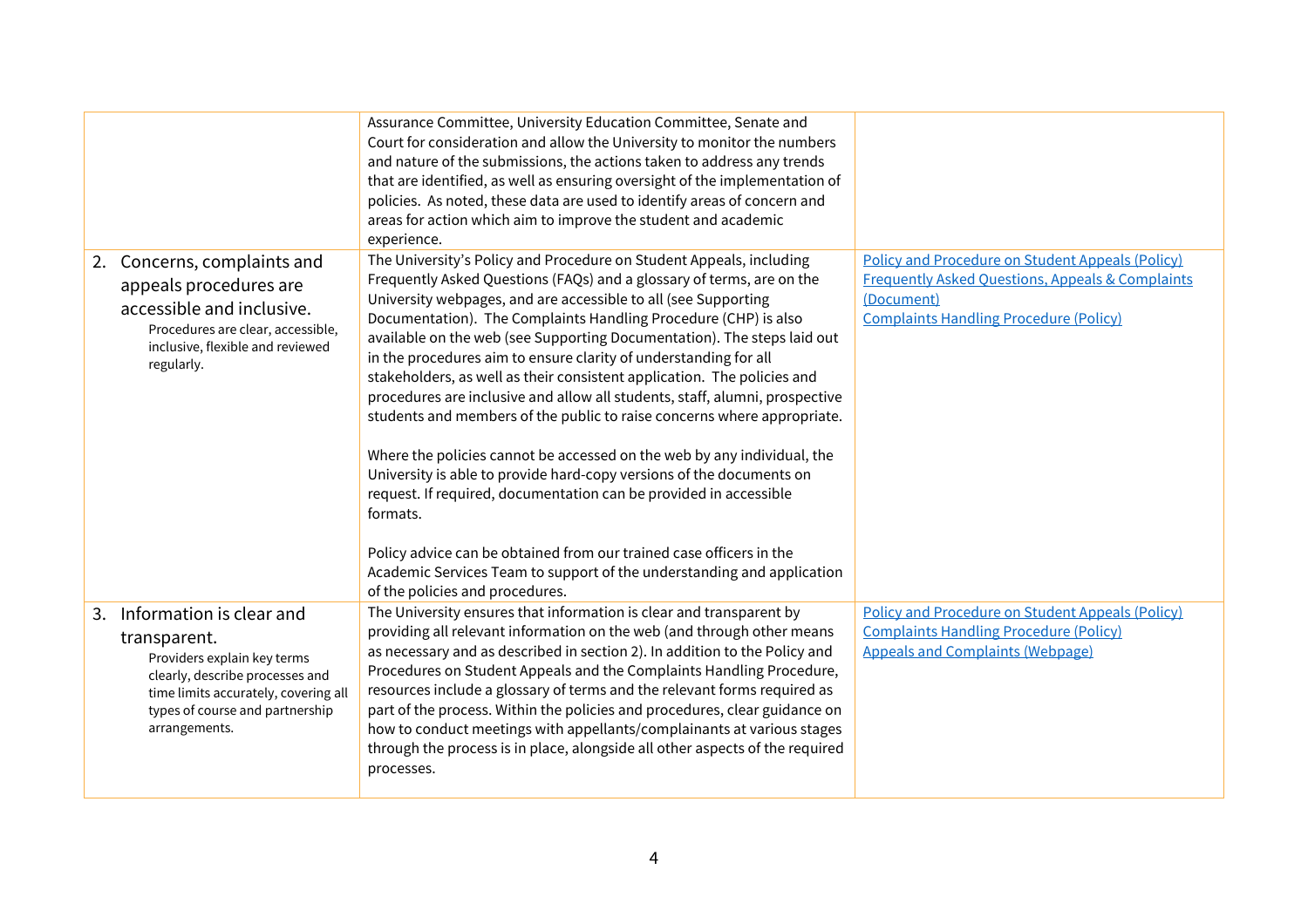|    |                                                                        | In addition, the Student Experience Team have a planned process of                                                                                |                                                                                                    |
|----|------------------------------------------------------------------------|---------------------------------------------------------------------------------------------------------------------------------------------------|----------------------------------------------------------------------------------------------------|
|    |                                                                        | communication with students and, as part of that, information on                                                                                  |                                                                                                    |
|    |                                                                        | appeals, complaints and procedures are provided. Information is also                                                                              |                                                                                                    |
|    |                                                                        | provided to students in course and programme handbooks.                                                                                           |                                                                                                    |
|    |                                                                        | The Academic Services Team can provide guidance to individuals on the                                                                             |                                                                                                    |
|    |                                                                        | procedures for appeals and complaints. Where individuals require                                                                                  |                                                                                                    |
|    |                                                                        | support in preparing their own specific case, they are able to seek that                                                                          |                                                                                                    |
|    |                                                                        | from the Aberdeen University Students' Association.                                                                                               |                                                                                                    |
|    |                                                                        |                                                                                                                                                   |                                                                                                    |
|    |                                                                        | The University's Complaints Handling Procedure (CHP) complies with the                                                                            |                                                                                                    |
|    |                                                                        | model prescribed by the Scottish Public Services Ombudsman (SPSO).                                                                                |                                                                                                    |
| 4. | People raising concerns or                                             | All students entering into an appeal or complaint are treated in a fair and                                                                       | <b>Policy and Procedure on Student Appeals (Policy)</b>                                            |
|    | making complaints or                                                   | appropriate way and, if appropriate, procedures are put in place to                                                                               | <b>Complaints Handling Procedure (Policy)</b>                                                      |
|    | appeals are treated with                                               | accommodate students' specific needs. For example, these specific needs                                                                           | <b>Appeals and Complaints (Webpage)</b>                                                            |
|    | dignity and respect, and their                                         | could include situations where students may be studying off-                                                                                      | <b>Status of Students Pending the Outcome of</b>                                                   |
|    | well-being is properly                                                 | campus/online or if they have a disability.                                                                                                       | Consideration of (a) an Academic Appeal or                                                         |
|    |                                                                        |                                                                                                                                                   | Complaint; or (b) Undergraduate Student Progress, or<br><b>Fitness to Practice Policy (Policy)</b> |
|    | considered.                                                            | At all stages through the process, students are treated fairly and have the<br>option to be accompanied to meetings regarding their appeal or     |                                                                                                    |
|    | Students raising issues and staff<br>who are subject to complaints are | complaint by a friend, relative or representative from Aberdeen University                                                                        |                                                                                                    |
|    | treated fairly, with dignity and                                       | Students' Association (AUSA) aiming to ensure that the students are                                                                               |                                                                                                    |
|    | respect, and are supported                                             | appropriately supported throughout the process.                                                                                                   |                                                                                                    |
|    | appropriately.                                                         |                                                                                                                                                   |                                                                                                    |
|    |                                                                        | For each hearing of a case, there is a protocol for the conduct of the                                                                            |                                                                                                    |
|    |                                                                        | meeting to ensure a consistent approach which gives all parties an                                                                                |                                                                                                    |
|    |                                                                        | appropriate and fair opportunity to present their case and aims to ensure                                                                         |                                                                                                    |
|    |                                                                        | that all parties are treated with dignity and respect, and their well-being is                                                                    |                                                                                                    |
|    |                                                                        | appropriately considered.                                                                                                                         |                                                                                                    |
|    |                                                                        |                                                                                                                                                   |                                                                                                    |
|    |                                                                        | The University ensures that no student is disadvantaged by raising<br>concerns. This aspect of our process is outlined in the University's Status |                                                                                                    |
|    |                                                                        | of Students Pending the Outcome of Consideration of (a) an Academic                                                                               |                                                                                                    |
|    |                                                                        | Appeal or Complaint; or (b) Undergraduate Student Progress, or Fitness to                                                                         |                                                                                                    |
|    |                                                                        | Practise policy, (see Supporting Documentation).                                                                                                  |                                                                                                    |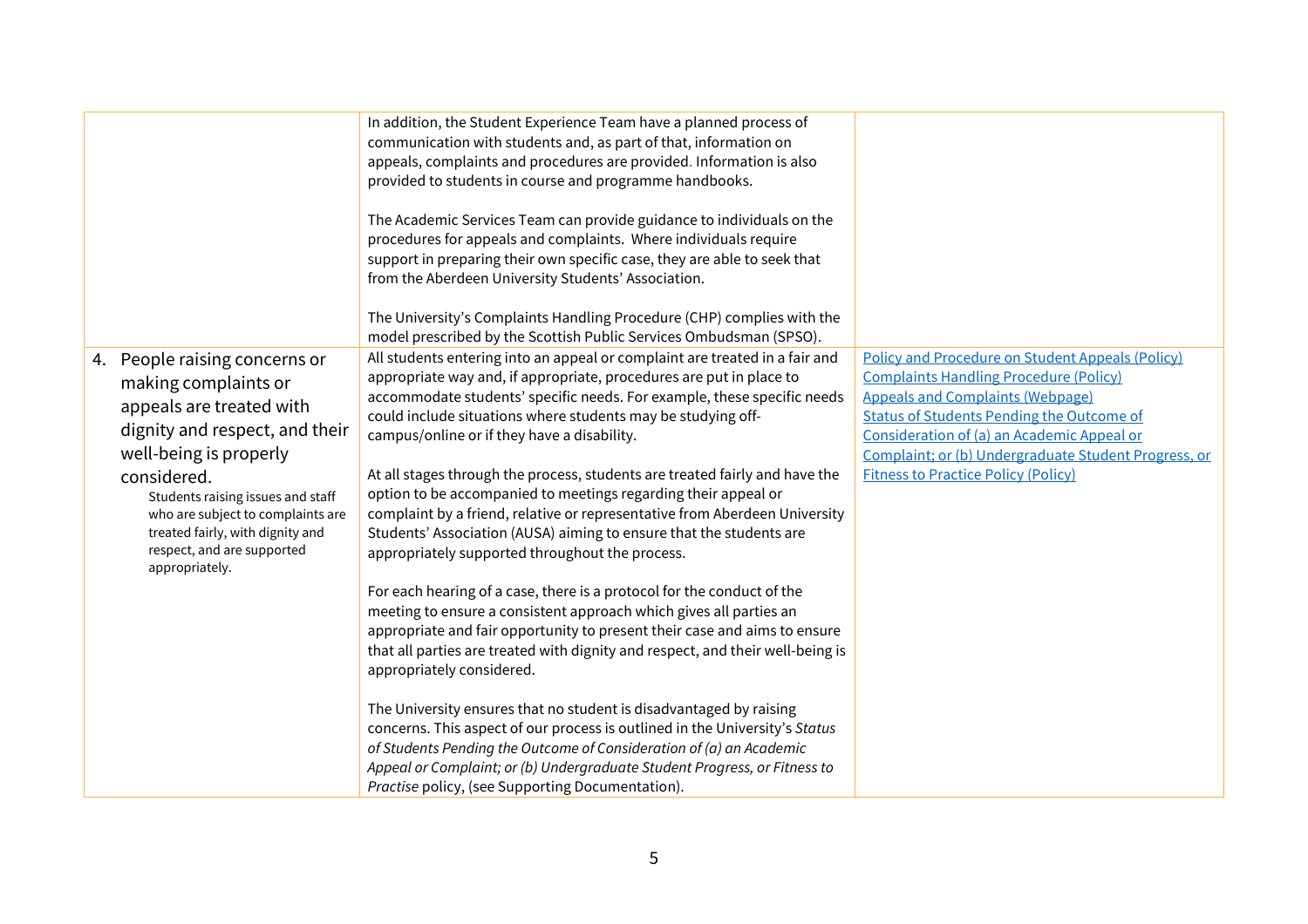| 5.<br>Concerns, complaints and<br>appeals processes are<br>proportionate and allow for<br>cases to be resolved as early<br>as possible.<br>Providers consider cases<br>thoroughly but proportionately.<br>The required evidence in support<br>of a case, and the decision, is<br>proportionate.                                                           | In the policies and procedures for Student Appeals and Complaints,<br>emphasis is placed on informal, early resolution to all cases. We<br>understand that, normally, where situations and cases can be resolved<br>more quickly, the experience is usually better for those involved. Where<br>an early resolution is not possible, appellants and complainants transfer<br>into the formal appeals and complaints processes. They do, of course,<br>have the opportunity to go to the formal process immediately if they feel<br>this is the most appropriate route.<br>Our policies and procedures encourage constructive engagement, a<br>transparent approach (e.g. in relation to timescales) and are person-<br>centred. We aim to have in place the most effective and efficient<br>experience for the individuals involved including the requirements for the<br>evidence and submissions.                                                                                                                                                                                                                                                                                                                                                                                                                                             | <b>Policy and Procedure on Student Appeals (Policy)</b><br><b>Complaints Handling Procedure (Policy)</b><br><b>Appeals and Complaints (Webpage)</b>                             |
|-----------------------------------------------------------------------------------------------------------------------------------------------------------------------------------------------------------------------------------------------------------------------------------------------------------------------------------------------------------|-------------------------------------------------------------------------------------------------------------------------------------------------------------------------------------------------------------------------------------------------------------------------------------------------------------------------------------------------------------------------------------------------------------------------------------------------------------------------------------------------------------------------------------------------------------------------------------------------------------------------------------------------------------------------------------------------------------------------------------------------------------------------------------------------------------------------------------------------------------------------------------------------------------------------------------------------------------------------------------------------------------------------------------------------------------------------------------------------------------------------------------------------------------------------------------------------------------------------------------------------------------------------------------------------------------------------------------------------|---------------------------------------------------------------------------------------------------------------------------------------------------------------------------------|
| Concerns, complaints and<br>6.<br>appeals procedures are fair<br>and impartial.<br>Procedures follow principles of<br>procedural fairness and are<br>applied consistently. Decision-<br>makers are properly trained and<br>resourced and have no conflict of<br>interest in the matter. Providers<br>give clear, detailed reasons for<br>their decisions. | Our policies and procedures are designed and operated in a way that aim<br>to be fair and impartial. The University seeks to ensure all parties are<br>treated in a fair and appropriate manner. As such, suitably trained case<br>officers are assigned to each case to ensure administrative processes are<br>adhered to and the appellant/complainant is fully informed at all stages.<br>These officers are from our Academic Services Team and as such are<br>always independent of the appeal or complaint situation. Where the cases<br>are passed to an Investigating Officer, those mentioned in the case, or<br>who may have previously dealt with issues raised in the case, will not be<br>asked to investigate it, to ensure impartiality. Investigating Officers are<br>independent of the situation.<br>Where appellants proceed to the Grounds to Proceed stage, impartial and<br>trained academic staff investigate whether there are grounds to proceed<br>to a panel hearing. These academics are senior members of staff and are<br>impartial to the case, being independent of the School in which the<br>appellant is based.<br>Where internal mechanisms have been exhausted, students are issued<br>with information related to the Scottish Public Services Ombudsman<br>(SPSO), and their case may be reviewed there. | <b>Policy and Procedure on Student Appeals (Policy)</b><br><b>Complaints Handling Procedure (Webpage)</b><br><b>Appeals and Complaints Webpages (Webpage)</b><br>SPSO (Webpage) |